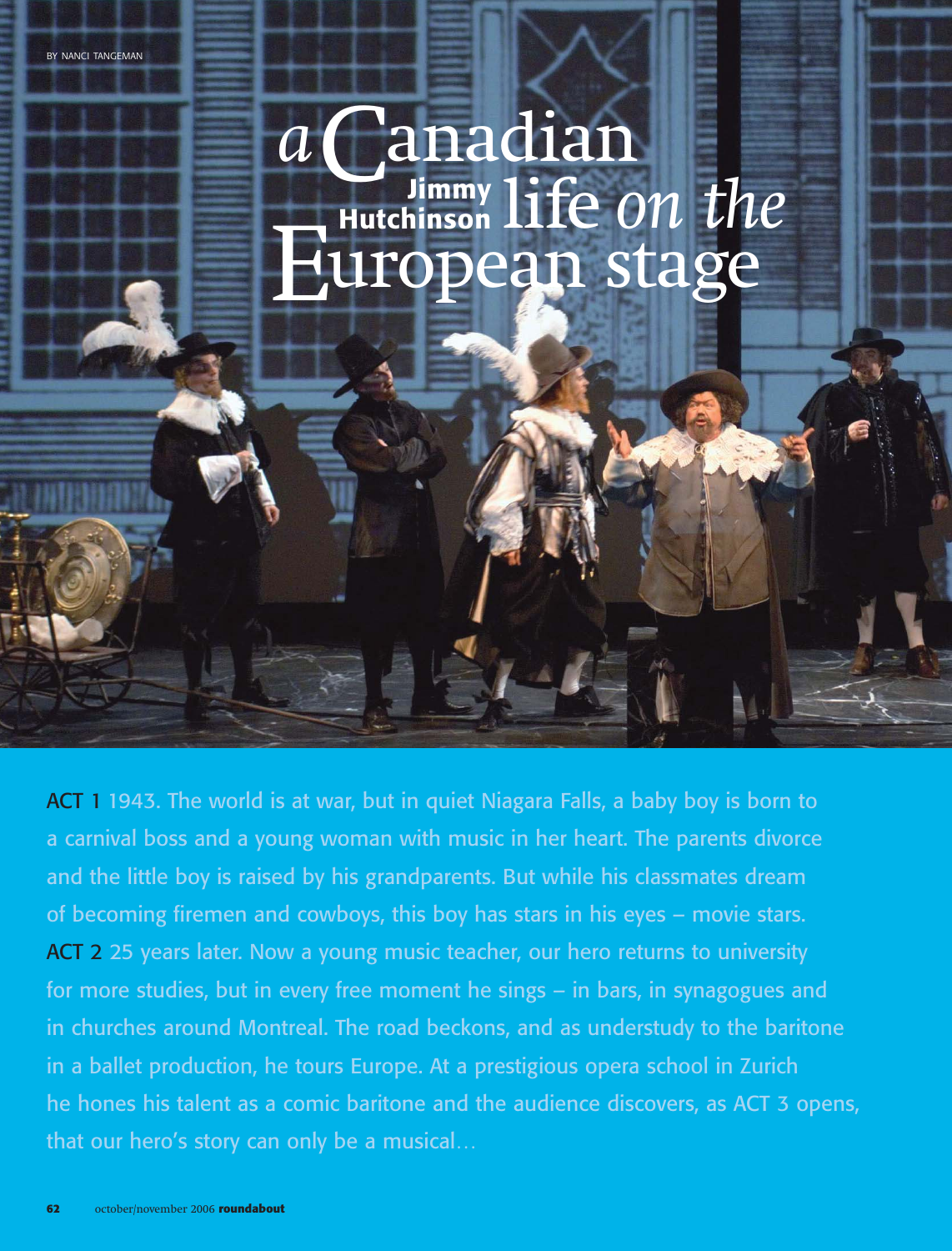

An epic in itself, the story of James Patrick Marco 'Jimmy' Hutchinson doesn't need embellishing to be almost as dramatic as his stage productions of the past three and a half decades.

'Sometimes I think I haven't done anything with my life and then I wonder: How many Canadians have worked for 11 years in German and 20 years in Dutch?' he says, the smile lines on his face coming to life. It's a modest realisation for a man who's currently appearing in the €10 million production of *Rembrandt De Musical*. Or for a man who's been nominated for two John Kraaijkamp Musical Awards (the Dutch equivalent of Broadway's Tony Awards). Or even for a man who, as voice coach, has the cream of the best-known performers in the Netherlands as his students. (The 2006

John Kraaijkamp awards included eight nominations and four winners who'd worked with Hutchinson at one time or another.)

Sitting in his immaculate and *gezellig* apartment in Amsterdam Oost, he is relaxed, recalling his 63-year history. Each story has a person attached to it, like his music professor in Montreal 40 years ago: Luciano Della Pergola, a former comic tenor at La Scala in Milan. 'He recognised that I had a comic talent and he trained it. He taught me not to be afraid of using colours in my voice or doing what my feelings let me do. He always said: "You can't learn to be a comic, but you can train it." That is so true.'

A baritone, Hutchinson trained with the International Opera Studio in Zurich, and although his first contracts were with opera companies, his heart was in musicals. 'For the opera, you are pigeonholed, with your voice and your character. The comic characters are either bass or tenor. But for a musical, where my heart's always been anyway because of the singing and the dancing, I can play anything I can sing.'

And so he has, beginning with *Kiss Me Kate* in German in 1974. For the next 11 years he worked at city theatres in Lüneburg, Koblenz, and Aachen. His steady contracts kept him working in opera corps and choirs; as characters in operettas, ballets and musicals; and in children's theatre and straight plays.

It was 1985 when he finally crossed the border to work through the comic baritone roles with the Opera Forum in Enschede, now the Nationale Reisopera. In 1993, Joop van den Ende invited him to audition for the musical thriller, *Sweeney Todd*. He landed the role of the villain judge, Rechter Turpin. It was a turning point.

'Then came a big decision. Do I stay with the opera with a contract until I'm 65, with security? Or do I become a freelance for the first time in my life at age 50?' Seeing the glint in Hutchinson's eyes now, there could be no question: 'Something inside of me said, "Follow your heart, baby."'

And he did, knowing that he could always give voice lessons, specialising in musicals. So at an age when many people are winding down, Hutchinson was gearing up for one of the busiest times in his career.

After *Sweeney Todd*, he took on a Dutch production of *My Fair Lady* (including two German productions, he's performed My Fair Lady more than 500 times!) and then worked with Opus One Theatreproducties on several musicals, including *The Jungle Book*, where his role as Baloo the Bear earned him his first Kraaijkamp nomination.

'The role of Baloo was an amazing, amazing role for me. The music was good and the director gave me a lot of suggestions and direction and then just let me do it. So it really came from the inner soul.' Somehow, as he recalls the role, a bit of inner Baloo seems to slip out.

Hutchinson went on to play in the Ollie B. Bommel classic *De Trullenhoedster* and *The Hunchback of Notre Dame* with Opus One, before returning to another Van den Ende production, *42nd Street*.

'To be a part of the ultimate American musical…' he pauses. 'I was the first to tap the part. It had never been done in a major production. They thought it was great to find a Bert Barry who could tap *Shuffle Off to Buffalo*.' Or, as he sang in Dutch, '*Boemelen naar Buffalo*.'

Next came his role as Sultan Gez El Gapspel in *Aladdin* and his second Kraaijkamp nomination.

'The honour of having been nominated twice blows my mind,' he explains. 'People ask why I'm so good in children's theatre. I'm a teacher, so I know how children think. That's why I have success as a vocal teacher. I am a pedagogue. I know how to go about this with patience and the realisation that it's not going to happen immediately. I treat every one of my students not in a childish manner, but as a child who is learning something for the first time.'

## **Rembrandt de art history course?**

In *Rembrandt De Musical*, Hutchinson seems to have found the perfect situation: an eager clientele for his coaching skills as *zangcoach* for the production as well as a showcase for his comic baritone talent